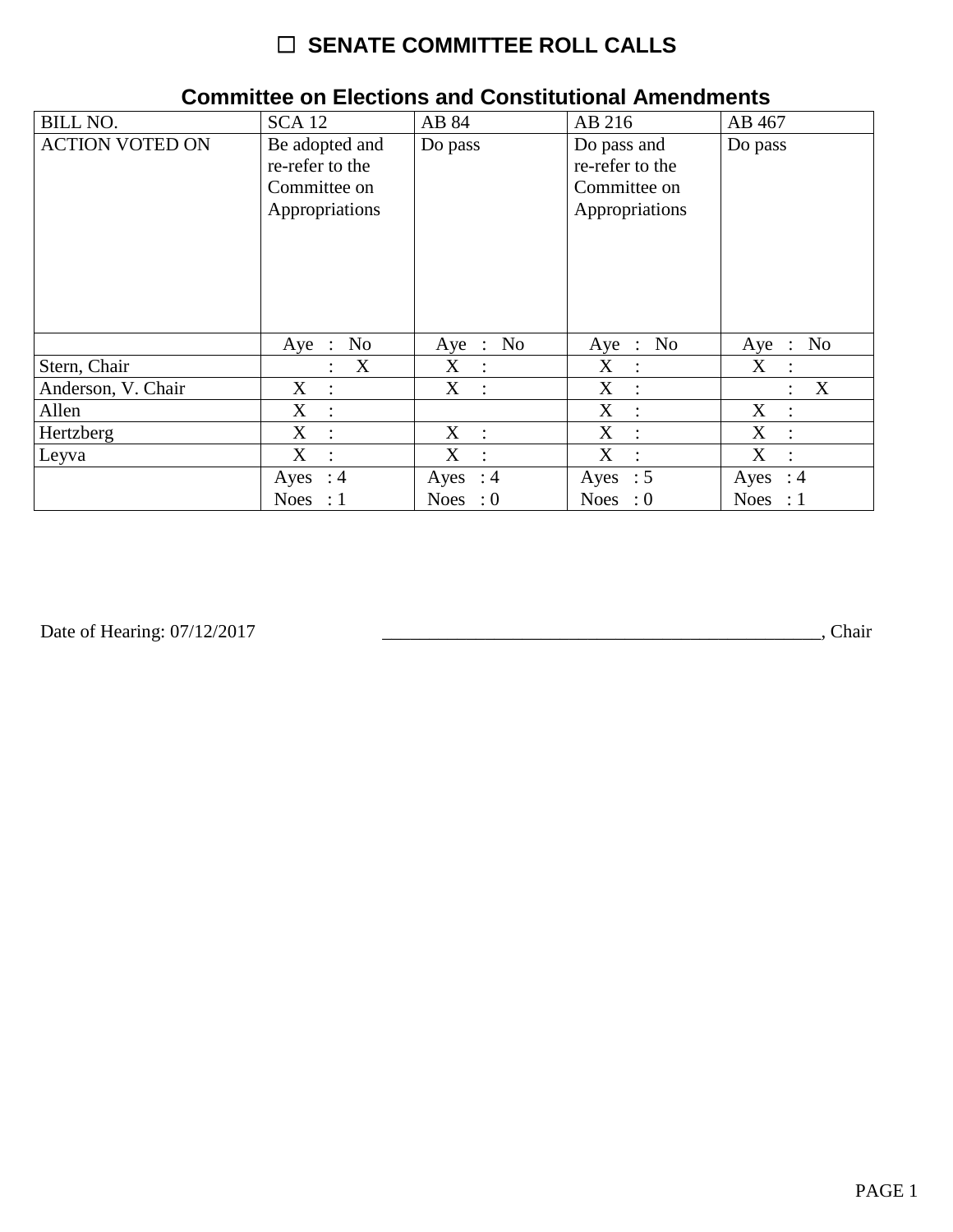| <b>BILL NO.</b>        | AB 668                                                           | AB 776                                                                            | AB 776                     | AB 801                                                           |
|------------------------|------------------------------------------------------------------|-----------------------------------------------------------------------------------|----------------------------|------------------------------------------------------------------|
| <b>ACTION VOTED ON</b> | Do pass and<br>re-refer to the<br>Committee on<br>Appropriations | Do pass and<br>re-refer to the<br>Committee on<br>Appropriations<br><b>FAILED</b> | Reconsideration<br>granted | Do pass and<br>re-refer to the<br>Committee on<br>Appropriations |
|                        |                                                                  | <b>PASSAGE</b>                                                                    |                            |                                                                  |
|                        | No<br>Aye :                                                      | Aye : No                                                                          | Aye : No                   | N <sub>0</sub><br>Aye<br>$\sim 10^7$                             |
| Stern, Chair           | X                                                                |                                                                                   | X<br>$\ddot{\phantom{a}}$  | X<br>$\ddot{\cdot}$                                              |
| Anderson, V. Chair     | X<br>$\ddot{\cdot}$                                              | $X$ :                                                                             | X<br>$\mathbb{R}$          | X<br>$\ddot{\cdot}$                                              |
| Allen                  | X                                                                |                                                                                   | X<br>$\cdot$ :             |                                                                  |
| Hertzberg              | X                                                                |                                                                                   | X                          | X<br>$\ddot{\phantom{a}}$                                        |
| Leyva                  | X                                                                | X                                                                                 | X                          | X                                                                |
|                        | $\therefore$ 4<br>Ayes                                           | Ayes : $1$                                                                        | Ayes : $5$                 | $\therefore$ 3<br>Ayes                                           |
|                        | <b>Noes</b><br>: 1                                               | Noes : $1$                                                                        | Noes : $0$                 | <b>Noes</b><br>$\therefore$ 1                                    |

### **Committee on Elections and Constitutional Amendments**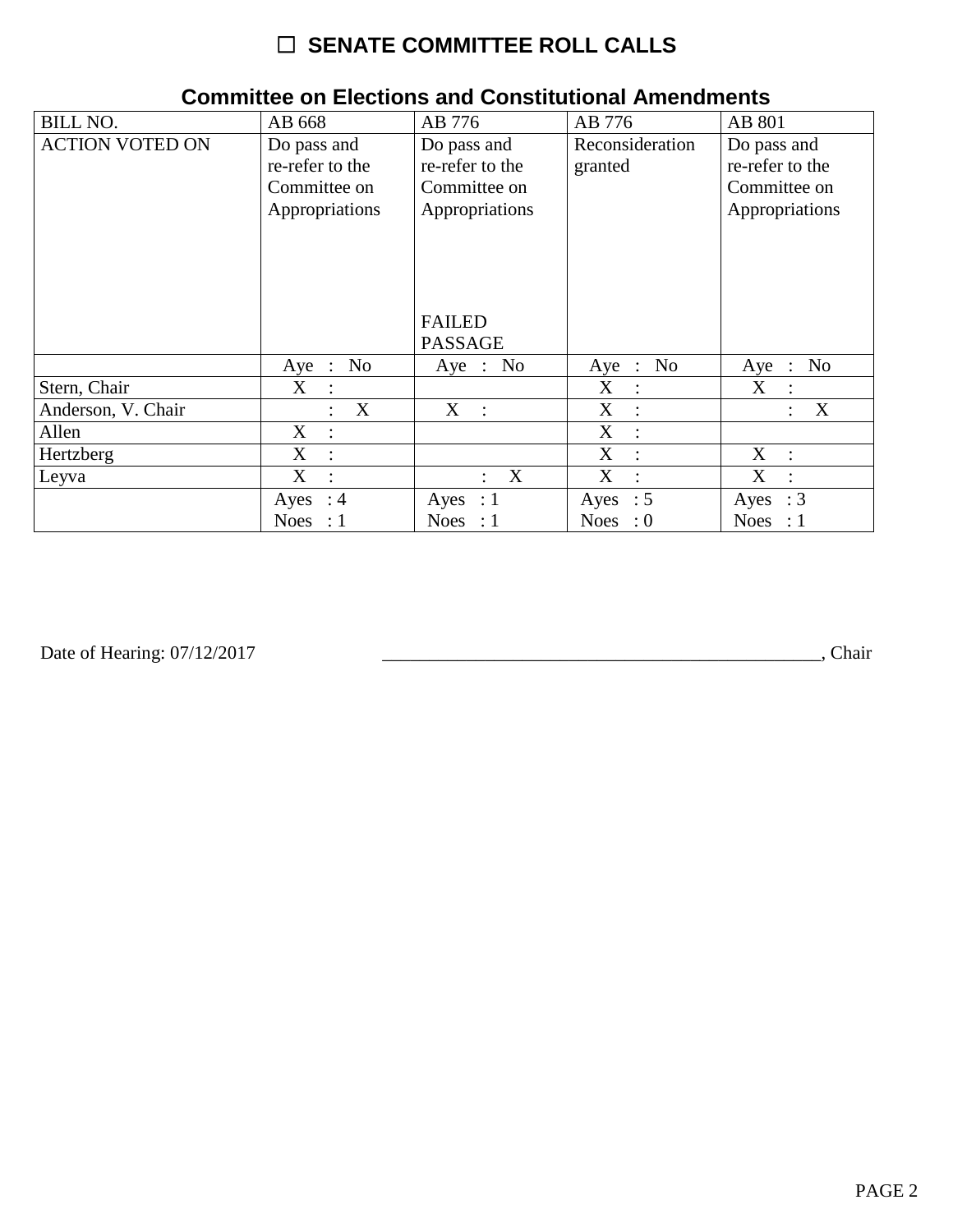| <b>BILL NO.</b>        | AB 918                                                           | AB 939                                                                                                                    | AB 943                                                                         | AB 973                                                           |
|------------------------|------------------------------------------------------------------|---------------------------------------------------------------------------------------------------------------------------|--------------------------------------------------------------------------------|------------------------------------------------------------------|
| <b>ACTION VOTED ON</b> | Do pass and<br>re-refer to the<br>Committee on<br>Appropriations | Do pass and<br>re-refer to the<br>Committee on<br>Appropriations<br>with the<br>recommendation:<br>To consent<br>calendar | Do pass as<br>amended and<br>re-refer to the<br>Committee on<br>Appropriations | Do pass and<br>re-refer to the<br>Committee on<br>Appropriations |
|                        | No<br>Aye<br>$\ddot{\phantom{1}}$ :                              | No<br>$Aye$ :                                                                                                             | Aye : No                                                                       | N <sub>0</sub><br>Aye<br>$\therefore$                            |
| Stern, Chair           | X<br>$\therefore$                                                | $X_{\mathcal{C}}$<br>$\ddot{\cdot}$                                                                                       | X<br>$\sim 10^7$                                                               | X<br>$\ddot{\cdot}$                                              |
| Anderson, V. Chair     | X                                                                | X<br>$\ddot{\cdot}$                                                                                                       | X<br>$\mathcal{L}$                                                             | X<br>$\ddot{\phantom{a}}$                                        |
| Allen                  | X<br>$\ddot{\cdot}$                                              | X<br>$\ddot{\cdot}$                                                                                                       |                                                                                | X<br>$\ddot{\cdot}$                                              |
| Hertzberg              | X<br>$\ddot{\cdot}$                                              | X<br>$\ddot{\phantom{a}}$                                                                                                 | X<br>$\mathbf{r}$                                                              | X<br>$\ddot{\cdot}$                                              |
| Leyva                  | X<br>$\ddot{\cdot}$                                              | X<br>$\ddot{\cdot}$                                                                                                       | X                                                                              | X<br>$\ddot{\cdot}$                                              |
|                        | $\therefore$ 4<br>Ayes                                           | Ayes : $5$                                                                                                                | Ayes : $4$                                                                     | $\therefore$ 5<br>Ayes                                           |
|                        | <b>Noes</b><br>$\div$ 1                                          | Noes : $0$                                                                                                                | Noes : $0$                                                                     | <b>Noes</b><br>$\cdot 0$                                         |

### **Committee on Elections and Constitutional Amendments**

Date of Hearing: 07/12/2017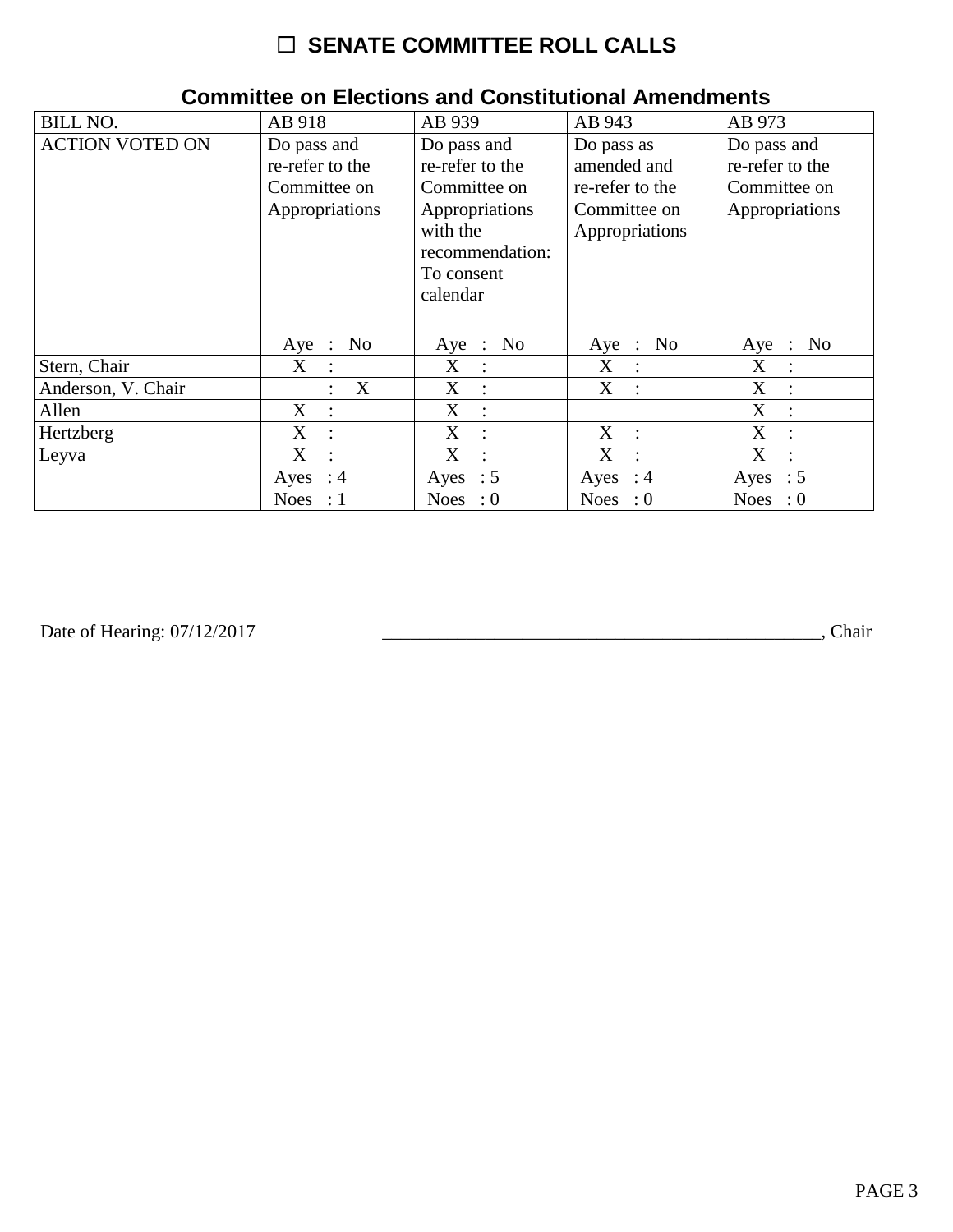| <b>BILL NO.</b>        | AB 1004                  | AB 1104              | AB 1194              | AB 1403                                       |
|------------------------|--------------------------|----------------------|----------------------|-----------------------------------------------|
| <b>ACTION VOTED ON</b> | Do pass and              | Do pass and          | Do pass and          | Do pass and                                   |
|                        | re-refer to the          | re-refer to the      | re-refer to the      | re-refer to the                               |
|                        | Committee on             | Committee on         | Committee on         | Committee on                                  |
|                        | Appropriations           | Appropriations       | Appropriations       | Appropriations                                |
|                        | No<br>Aye :              | Aye : No             | Aye : No             | N <sub>0</sub><br>Aye<br>$\ddot{\phantom{1}}$ |
| Stern, Chair           | X                        | $X_{\mathcal{L}}$    | $X_{\mathcal{C}}$    | X                                             |
|                        | $\therefore$             | $\ddot{\cdot}$       | $\sim$ 1.            | $\ddot{\phantom{a}}$                          |
| Anderson, V. Chair     | X                        | X                    | X                    | X                                             |
|                        | $\ddot{\phantom{a}}$     | ÷                    | $\sim 10$            | $\ddot{\phantom{a}}$                          |
| Allen                  | X<br>$\ddot{\cdot}$      | X<br>$\ddot{\cdot}$  |                      | X<br>$\ddot{\cdot}$                           |
| Hertzberg              | X                        | X                    | X                    | X                                             |
|                        | $\ddot{\cdot}$           | $\ddot{\phantom{a}}$ | $\cdot$ :            | $\ddot{\cdot}$                                |
| Leyva                  | X                        | X                    | X                    | X                                             |
|                        | $\ddot{\cdot}$           | $\ddot{\cdot}$       | $\ddot{\phantom{a}}$ | $\ddot{\cdot}$                                |
|                        | Ayes : $5$               | Ayes : $5$           | Ayes : $4$           | Ayes : $5$                                    |
|                        | <b>Noes</b><br>$\cdot 0$ | Noes : $0$           | Noes : $0$           | <b>Noes</b><br>$\cdot 0$                      |

### **Committee on Elections and Constitutional Amendments**

Date of Hearing: 07/12/2017